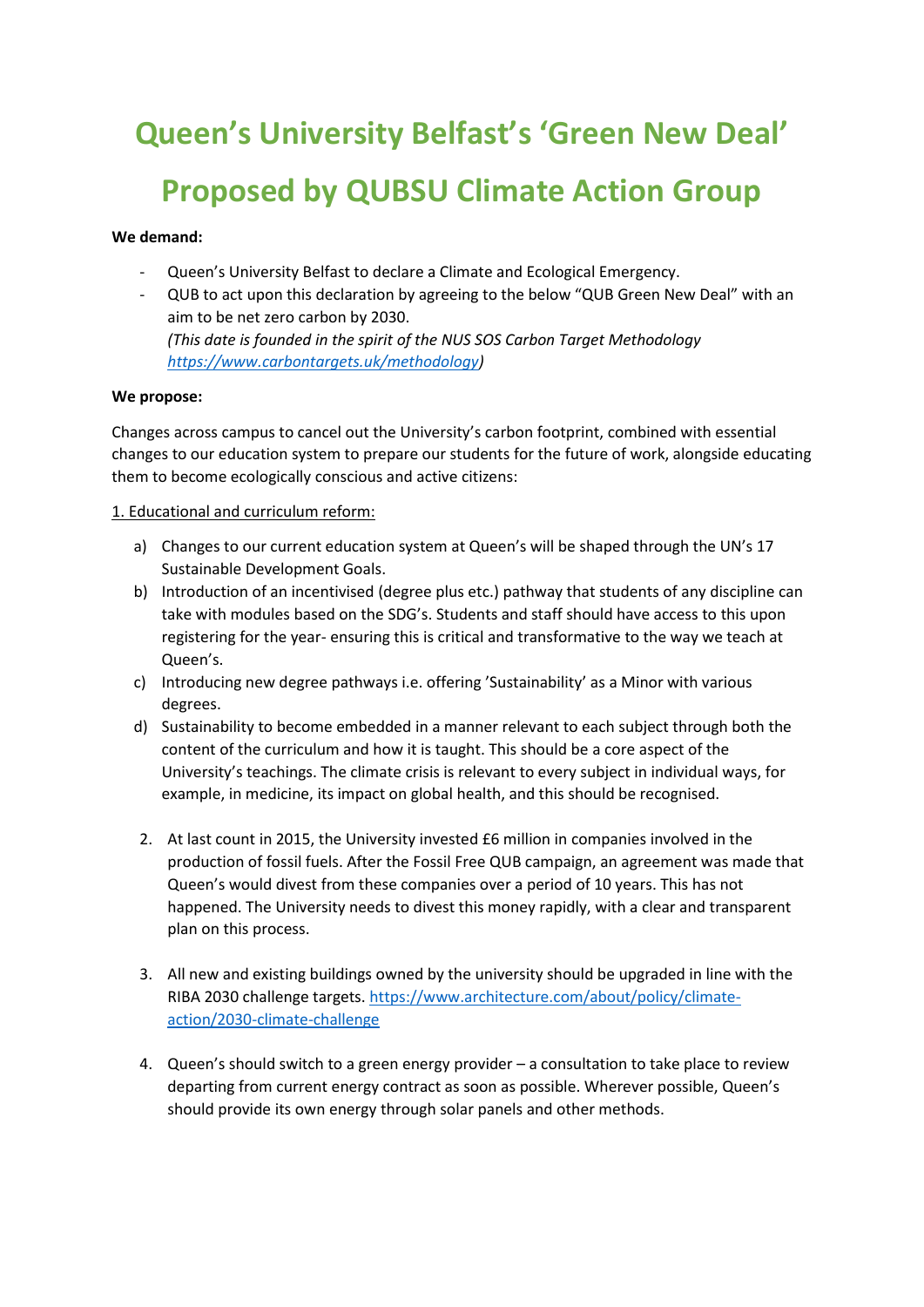- 5. Queen's will produce and follow a new procurement policy, applying to every department at Queen's and across campus. This will ensure that any procurement of goods, buildings or services will be environmentally, sustainably and ethically achieved.
- 6. Queen's will review their travel policy aimed towards University Staff, reviewing the University's role in paying for long-hall flights for staff and offsetting the greenhouse gas emissions these journeys produce.
- 7. Queen's commercial services will review their menus to become more sustainable and locally sourced where possible. This supports local farmers and businesses, as well as cutting food miles whilst decreasing greenhouse gas emissions from imports.
- 8. A review will take place on the use of single-use plastics (including in both commercial and educational/research settings) and action will immediately be taken to replace with suitable reusable alternatives.
- 9. A move is to be made to complete organic, chemical-free gardening across campus, with the identification of more green spaces on land that Queen's owns to be set aside for natural carbon absorption.
- 10. Increased funding will go into the University's current 'Green Fund', to fund student efforts on environmental initiatives and campaigns.
- 11. A review of how offices within the University operate e.g. reviewing office printers, use of paper, ensuring sensor lights are in every office etc.
- 12. An introduction of more recycling facilities across campus, with an effort to change the culture of waste on campus.
- 13. Every new Queen's student will have the opportunity to collect a reusable plastic water bottle, and a reusable coffee cup upon registering with the University. The majority of current reusable water bottles are imported and are non-recyclable. Queen's will ensure these bottles and cups are ethically sourced and recyclable in line with their updated procurement policies.
- 14. Investment into a number of new water fountains across campus ensuring students can effectively use their reusable water bottles.
- 15. The University should take a leading role in lobbying government, local organisations, and secondary schools into following their lead in cutting their carbon footprint entirely.
- 16. Queen's is a key partner in the 'Belfast Region City Deal', which Belfast City Council has stated aims at 'creating up to 20,000 new and better jobs alongside delivering a 10-year programme of inclusive economic growth'. Queen's will play a leading role in shaping this deal to ensure this money is invested sustainably & creation of new jobs are focused towards a 'just transition' of workers in a post-growth, sustainable economy.